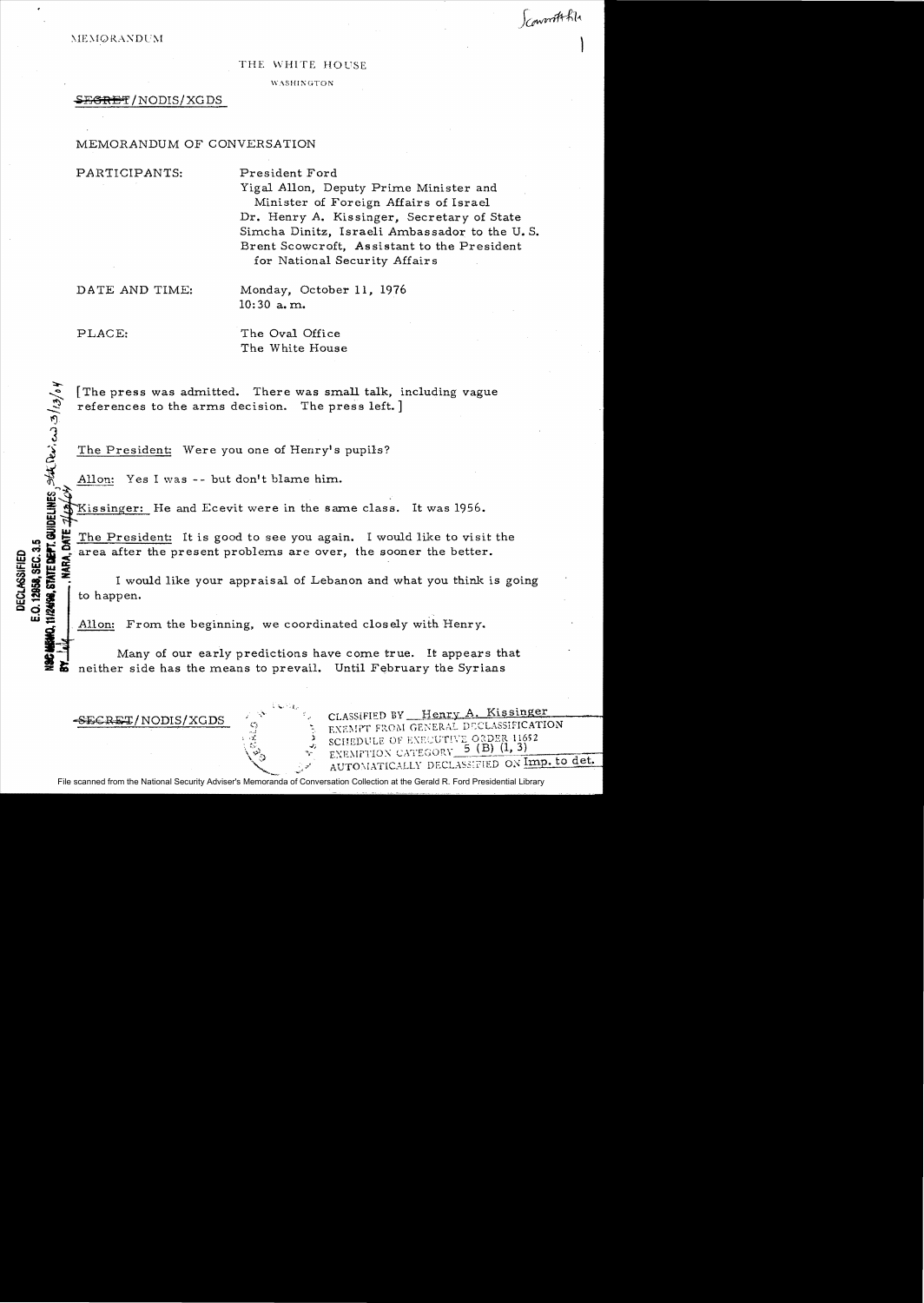### $\overline{\text{SEGRET}}$  /NODIS/ XG DS -2-

backed the radicals, but when they wouldn't support the February compromise, the Syrians began to back the Christians who had been on the ropes. We realized this was only a tactical move on their part, so we provided Soviet arms and some of our old ayms to the Christians. They fought very well.

Kissinger: You recall we were afraid if Syria beat the Palestinians and radicals they would turn on the Christians.

Allon: Once the situation changes, we are afraid the Syrians will once again back the radicals against the Christians -- after all the Ba'athists are Arab radicals. The PLO itself is in a great mess. There has been a massacre of PLO. Only the Arabs are killing the PLO. Syria wants to replace the PLO leadership to get people they can control.

Kissinger: That is not against our interest.

Allon: I am just stating the facts. They want to replace Arafat and all the others. We understand the Soviet Union may be going along with the Syrians.

Kissinger: We have a report that the Sovi et Union has cut off Syrians spare parts. They are very clumsy. Syria won't forget  $-$ - you can't humiliate Arabs.

Allon: If the PLO is destroyed, the Soviets will have lost a great vehicle to intervene in the Middle East. It is hard to understand why they are doing it. Even their moves toward us are clumsy, because they are playing a more and more minor role.

In South Lebanon we have opened some border points to cooperate with the Lebanese Christians. It ha s made a good impact on the Arabs. We have unofficial contacts with the Shia minority also. It is very quiet in Southern Lebanon, and the PLO's attempts to return to there and to close the border points are being resisted by the local people themselves.

The President: How about the airfields?

Allon: We saw one night landing there. We are trying to get more information. The other one is farther north. We can hit with artillery the South one, but we don't want to cross the border at all.  $\sqrt{PQPO}$ 

SE<del>CRET</del>/NODIS/XGDS

 $\sqrt{\frac{8}{9}}$  ,  $\frac{1}{3}$ 

 $\mathcal{L}^*$  , where  $\mathcal{L}^*$  $^{\bullet}$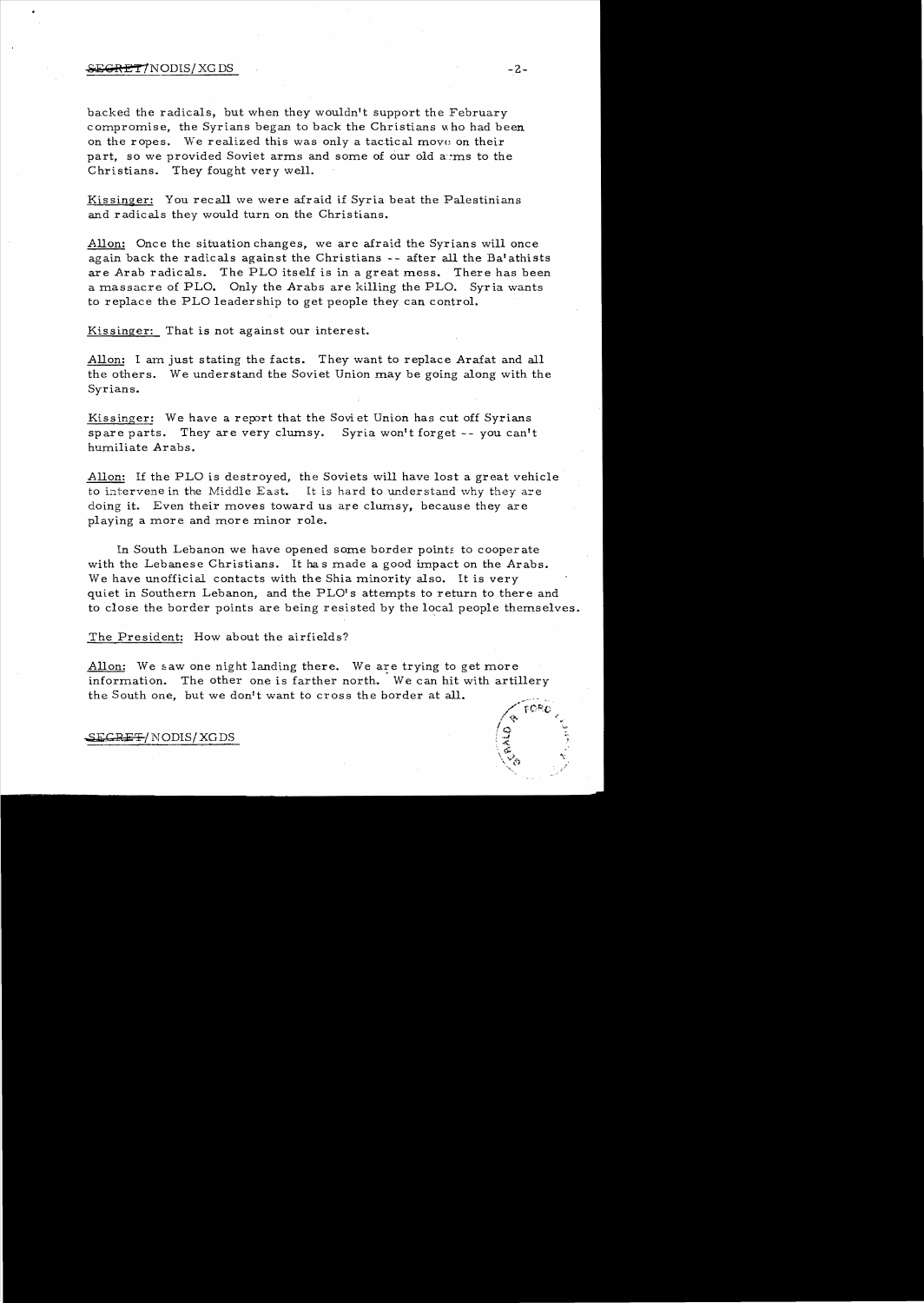#### $-SEGREFT/NODIS/KGDS$  -3-

Kissinger: They aren't using the fields very much.

Allon: Iraq is very active with the help of Egypt. I don't understand them because if the PLO is a threat to anyone, it's a threat to Egypt.

Kissinger: Egypt wants to break its isolation and the hatred between Sadat and Asad is extreme now.

Allon: There are now over 5,000 Iraqis in Lebanon, who got there through Egypt. We are watching the situation now. There is an attempt for an Arab summit but they can't agree on Sarkis or Hussein.

Our estimate, is that because of the deep disappointment of Syria and West Bankers in the PLO -- even the radical West Bankers are queuing up to visit Amman -- it is not excluded that Syria will back some Jordan/Palestinian negotiation to go around the Rabat decision.

Dinitz: They won't repudiate Rabat, but just get some negotiation going with Jordan.

Allon: In this crazy Middle East, this could happen.

I hear from Henry the Soviets are propagating the idea of a Geneva Conference, first without the PLO and then will the PLO in one of several negotiating groups. So I told Gromyko thank you, but not the PLO in any forum. or arrangement. I am not going to respond officially to the Soviet Union but I called attention to a passage of my UN speech.

Kissinger: Interestingly enough, no Arab has responded. Let's see what they do.

Allon: The next couple of years will be decisive in the Middle East, so there is one crucial point I want to raise -- defensible frontiers. We would like to be able to defend ourselves by ourselves, so we need some changes in the Green Line. I will discuss this with Henry, but I wanted you to know that even moderate people in Israel will insist on the ability to defend. We know with whom we are dealing. I wrote an article in Foreign Affairs. I was trying to say that the terrain is important even in the modern age.

 ${\tt ECRFT/NODIS/XGD S}$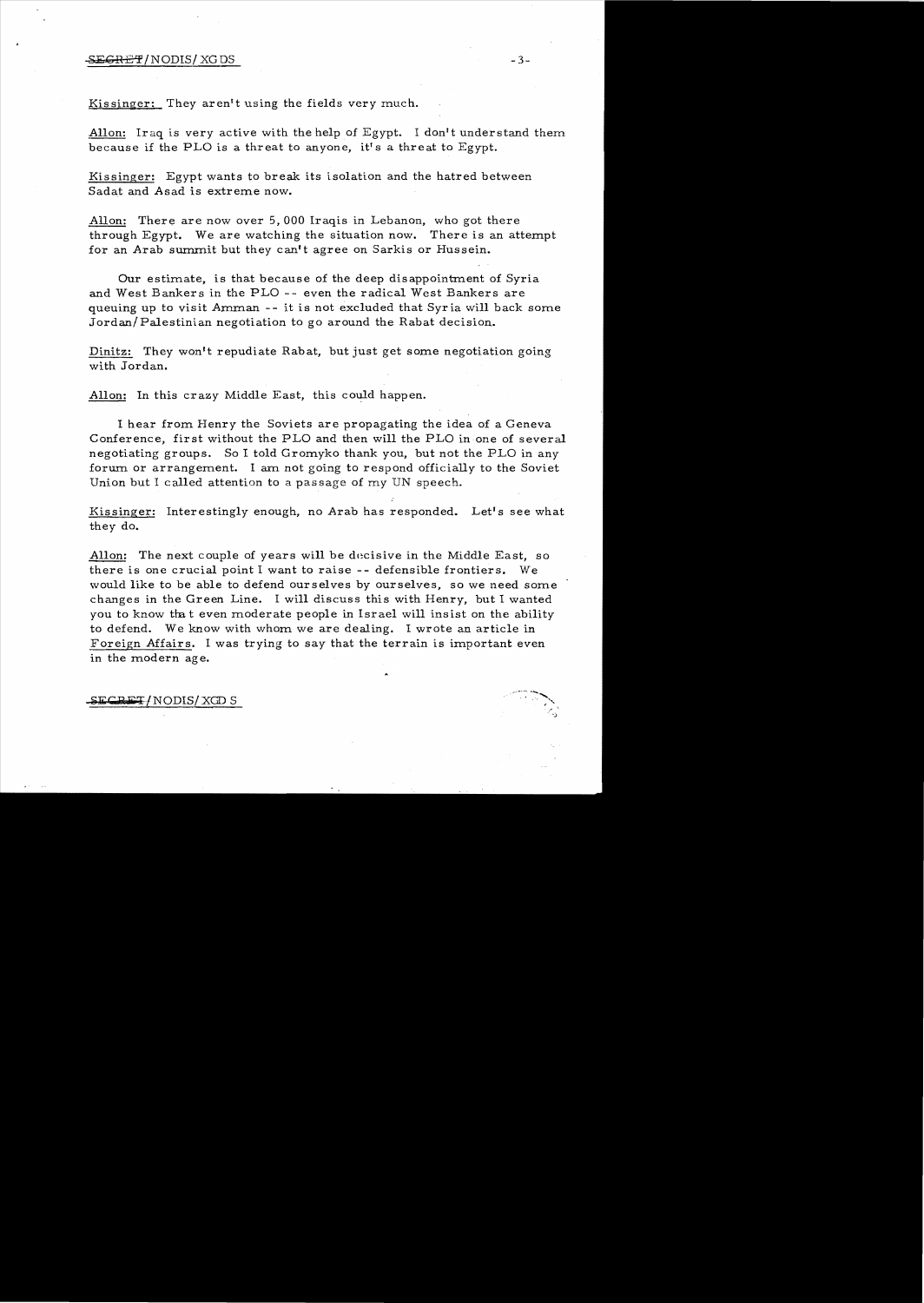## $-\text{SEERET/NOD IS/XGDS}$  -4-

The President: You talk to Henry about it. I am interested in hearing what you propose.

Allon: We have differences among ourselves, but the debate is about giving less, not more.

The President: Is there anything else we should discuss?

Allon: With your permission. We are very grateful for the equipment you have agreed to give us. I hope the bureaucracy will be urged to proceed expeditiously.

I know your budget is being formulated. I would hope that you could tell your people not to reduce the budget below \$1. 5 billion plus \$750 million in economic aid. If I could tell my Prime Minister you ar e considering favorably the idea of granting this much aid, it will be as good news as the arms decision itself.

The President: We are not really in that cycle yet -- I haven't seen either our defense budget or the aid budget. You know my record, and all I can say now is we will do the best we can. I don't want to mislead you, but I will do my best.

Allon: One other thing we have pressed for years, with the former President as well. It is a small point for you to have to deal with but it is big for us. That is additional landing rights. It would be especially helpful to get them in Miami because we have fortunately -- and amazingly -gotten them in Mexico City. That is being inaugurated in November, and it is an interesting change in our relationship.

The President: How would you do it otherwise?

Allon: Through Montreal. It would be a logistical difficulty.

Kissinger: You would reciprocate with Beersheba.

Allon: Or Sharm el-Sheikh. That, incidentally, was very helpful for Entebbe.

The President: Congratulations on that operation. It was great. Was the television story fairly accurate?

-<del>SECRET/</del> NODIS/ XG DS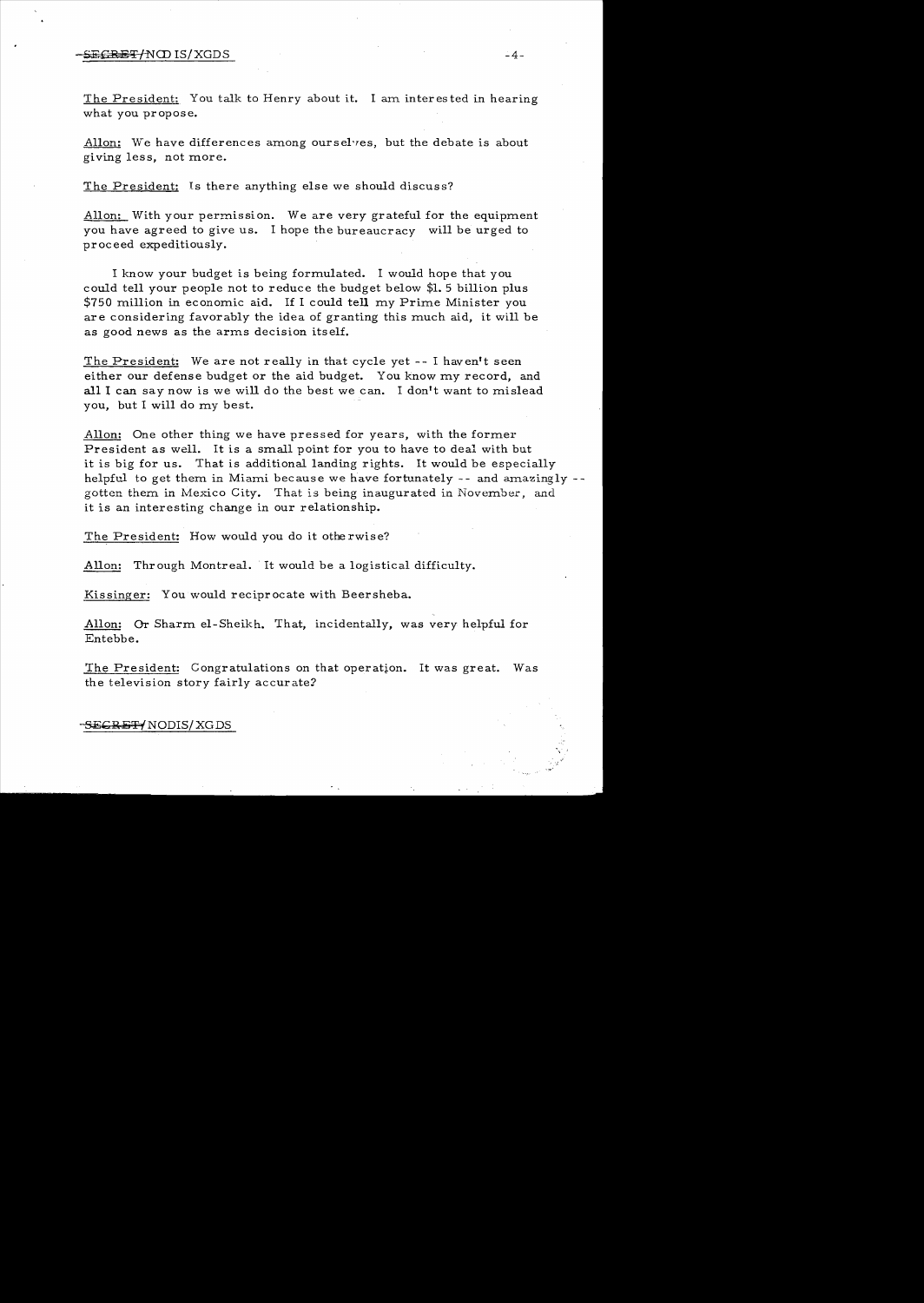# $-5 -$

Dinitz: It was.

Allon: If you could consider favorably the landing rights.....

The President: It hasn't *come* to me but I will talk to Henry about it.

Have you met the new Mexican President?

Allon: No. He was out campaigning when I was there.

The President: I was very impressed with him. I think he can do a lot to straighten out Mexico, especially economically.

Allon: We are doing fairly well in Latin America.

There is an improvement also in Africa. After Angola they got scared, and they are very disappointed in the Arab oil producers.

The President: They should. Henry has done a superb job in pulling these people together.

fGeneral scussion of the difficulty of negotiating with Africans and the gulf between their public and private utterances. ]

Kissinger: But even though they contradict themselves and don't keep their promises, they are moving toward you [Israel] and toward a settlement on Rhodesia. For example, they have gotten rid of Muzorewa but the British say he has to be there. At some point we have to say no further.

Allon: What about South Africa? That is a momumental problem.

Kissinger: It is indeed. But success in Rhodesia and Namibia will at least buy us some time to work on it.

#### $-$ ECRET/NODIS/XGDS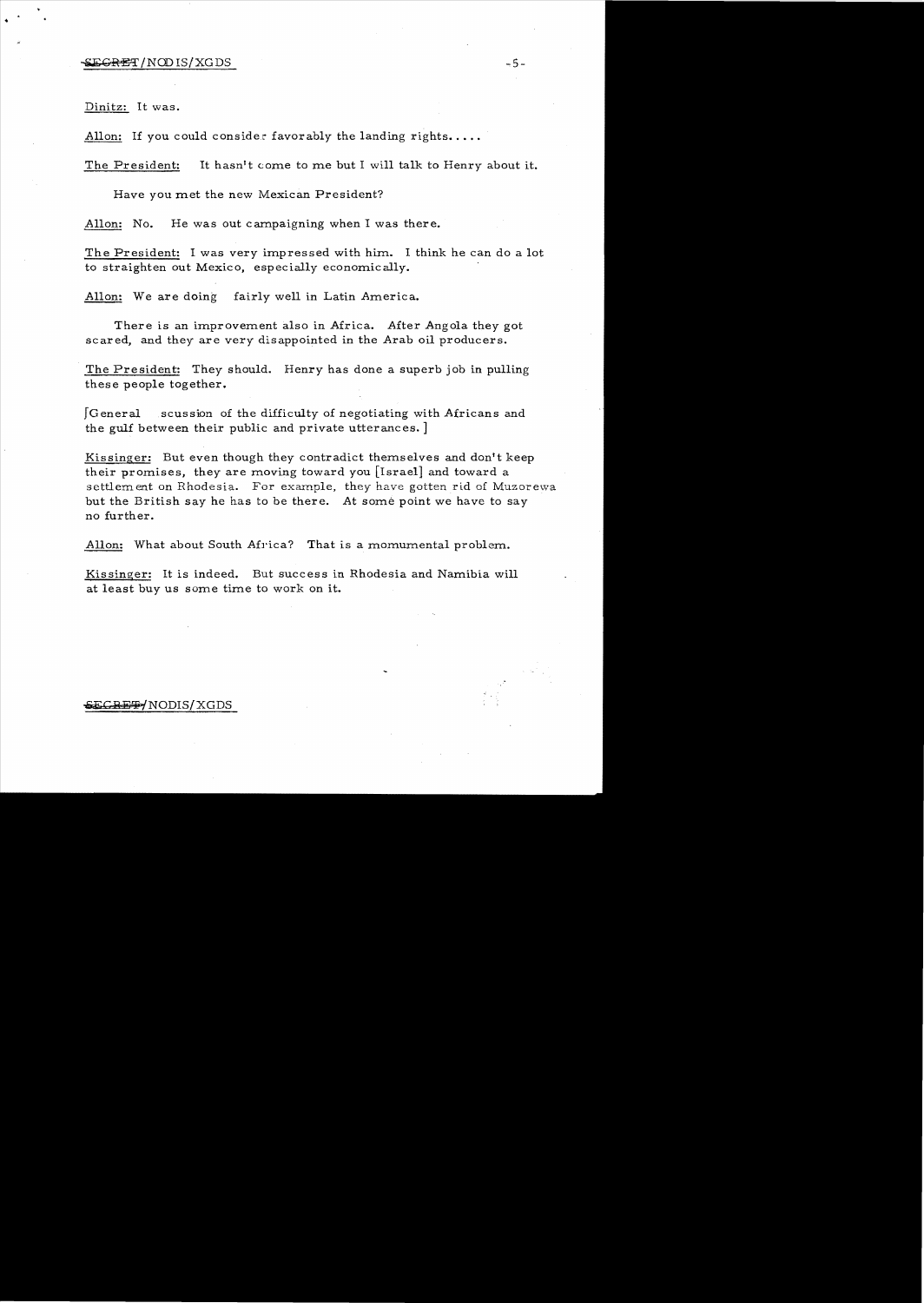7/ allon

 $\diagup$ 

 $1/0476$  $p_{\mathcal{S}}$ (Susalt Toth -ind. bayer -1Plans arms chasion) Person and Were you on of his people Jes gives - but hat blanc to He + E unit une une some class It is just see you give it will treat munt comme after a justit proto am over, a society chillen, someble biske your oppressed of belance + certification think going to hope Kerne chaq-ve everel-about w/K.Ma of our early quedic, have cours this. It appears that writing side has mens to pursit. (lutél Fet a Syrang battel à whinds, I tester they wouldn't support Far enugenciase - Sycran bayant bach-Chastien, cettro hal botton on a unglo. We won jet this Desparing a Tecterial move on Their part, some presential Sur a come old arms to Churchine They forget very well. James une à mer appareil of Syrin trate Pulso A Ouvert happe, ne faire Equine will once again la be instituts open it. Chrostin apt alle Bautres to and Chock rachiede. The PLD etalgies ma quot saves : There has have a messacre of Pho Only clients are half PhD. Syrén voutot vylon Phó lenderly à yet people than can intrest. K That with a gaint one without. A Jerme part stating prets. They would uploo NSC MEMO, 11/24/98, STATE DEPT. CURDELINES, 5 twk Dev.ew 3/13/04 , NARA, DATE ...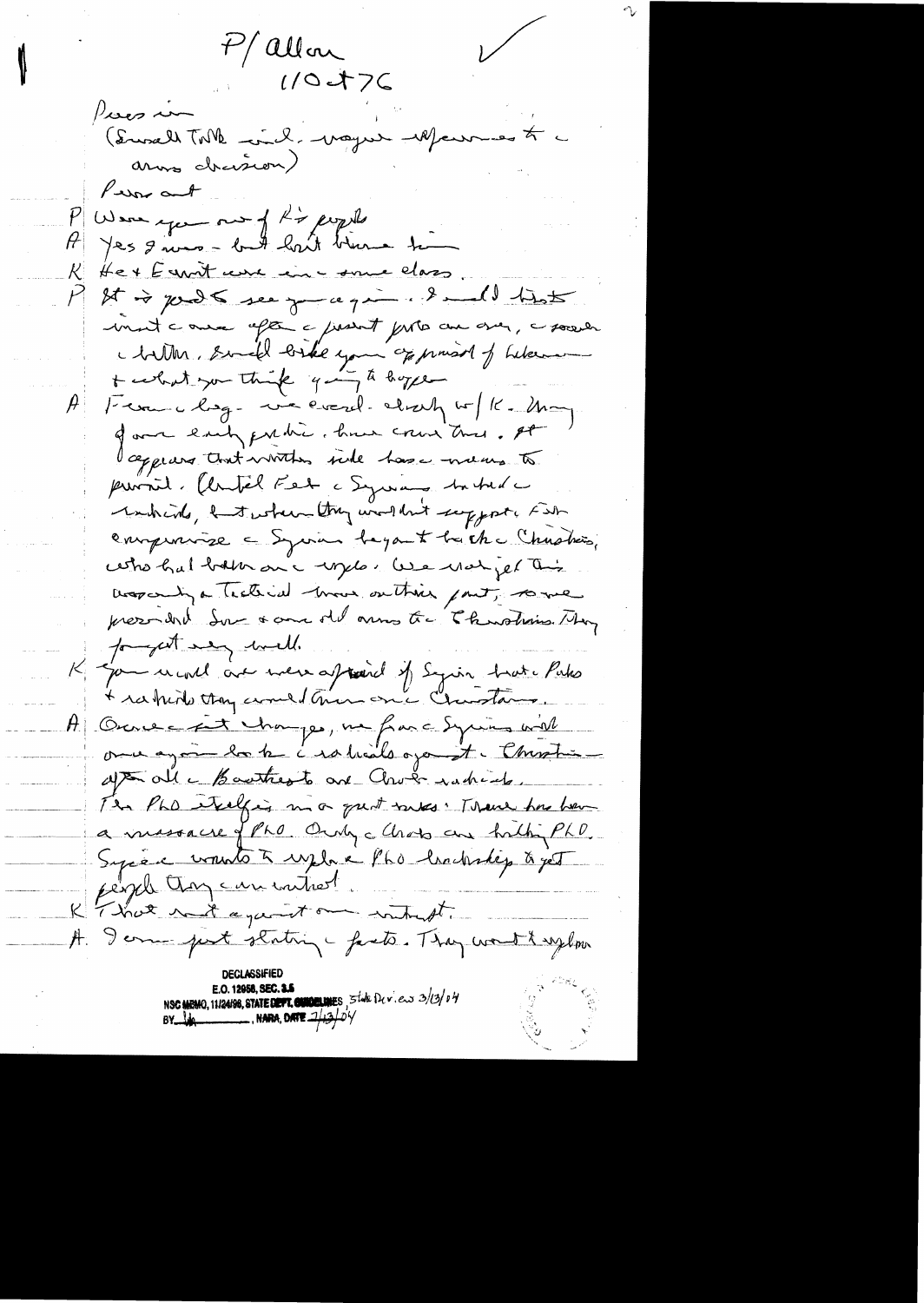Gropotral entrer as undertand- SU inigen par avances/c Syring K We have regist that su have entiff Syrian Jepare parts, They are why showing - Seyman A. If  $\angle$ Pho is detryel, a Sans will have lot a great white 5 in Thousand in ME. le hard to inchrotund why they dring it. Esse this messes Toward we are closeny, ence they ployeng a more + more moins when In S Library we have gent some back part te cry cu/c hubonne Christian. It has vinale Jose impaction a Chalo. Us have enoffred contacts us = Shim munity who it is my great in S. Women + Pho attempt A sptine to these of close a bander punits are bing useful by charals throubles. P Hourismet compulate A We saw our empt louding tres we typing to jut more cinq. The other is farther morth we c'an bit up arty a Somthour, but we don't count te cross à bouter at all. A Jeg is my active w/ huly of E. Shrit in habit Chan "herme of PLI no truth it who E. K Eccentate buch et escription + Salat-Gord hotred is extreme mour. A Thereone comen our 5000 Juges in heterogy ttren E, We sac writching coult, une There<br>is estingt for crain sminist, but they cuit One est, is that because of dry shapartest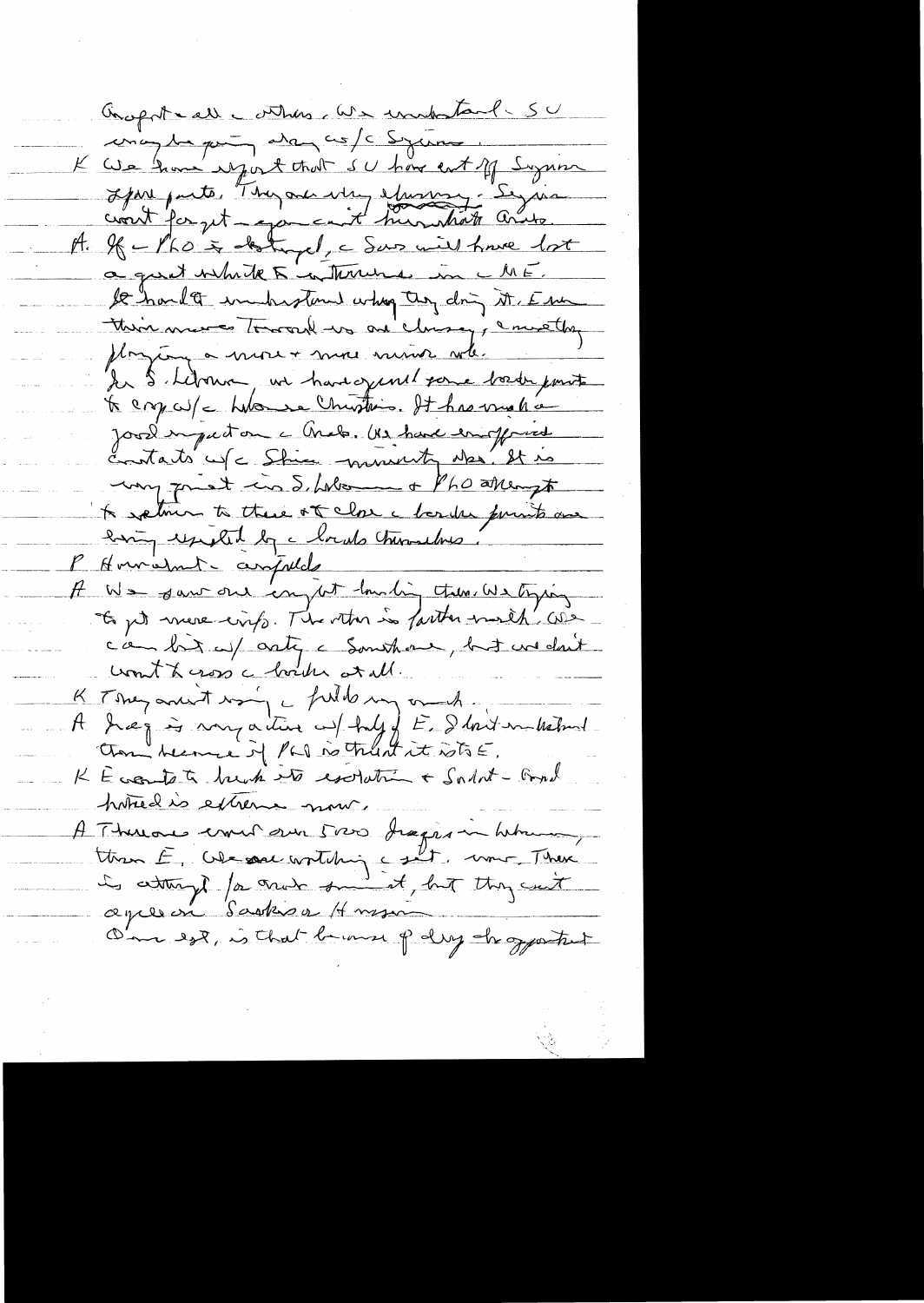P. Syrin+ 6) set Bankers in FLO. Ene civil me son portan / Pako myd to D'In won't republish kodst, but just get sous exporter a fonder " f Curru 1et u/ 0/60 x their Ph's in one of renned inget quoyes. So it til trompe That my UM spuch. K Interestingly early, we arab has negarded. Laté en vilot tay de. A west comple of yeses will be deceived in ME, A true connaissant lunit à raiss - déparaité frontiers we would like to write a dying in the by anything to we wish tout Changer in c queen his. I will have wilk, that wonted open to know wow. medicate people will most on ability to dynad. as known of whom we are dealing. I wint au autoine FA. Quas tying & 1 ag that  $\alpha$  por Jan Tillets Hongalout I internated in having what you proposed<br>A lies home dig. en pourrelled but about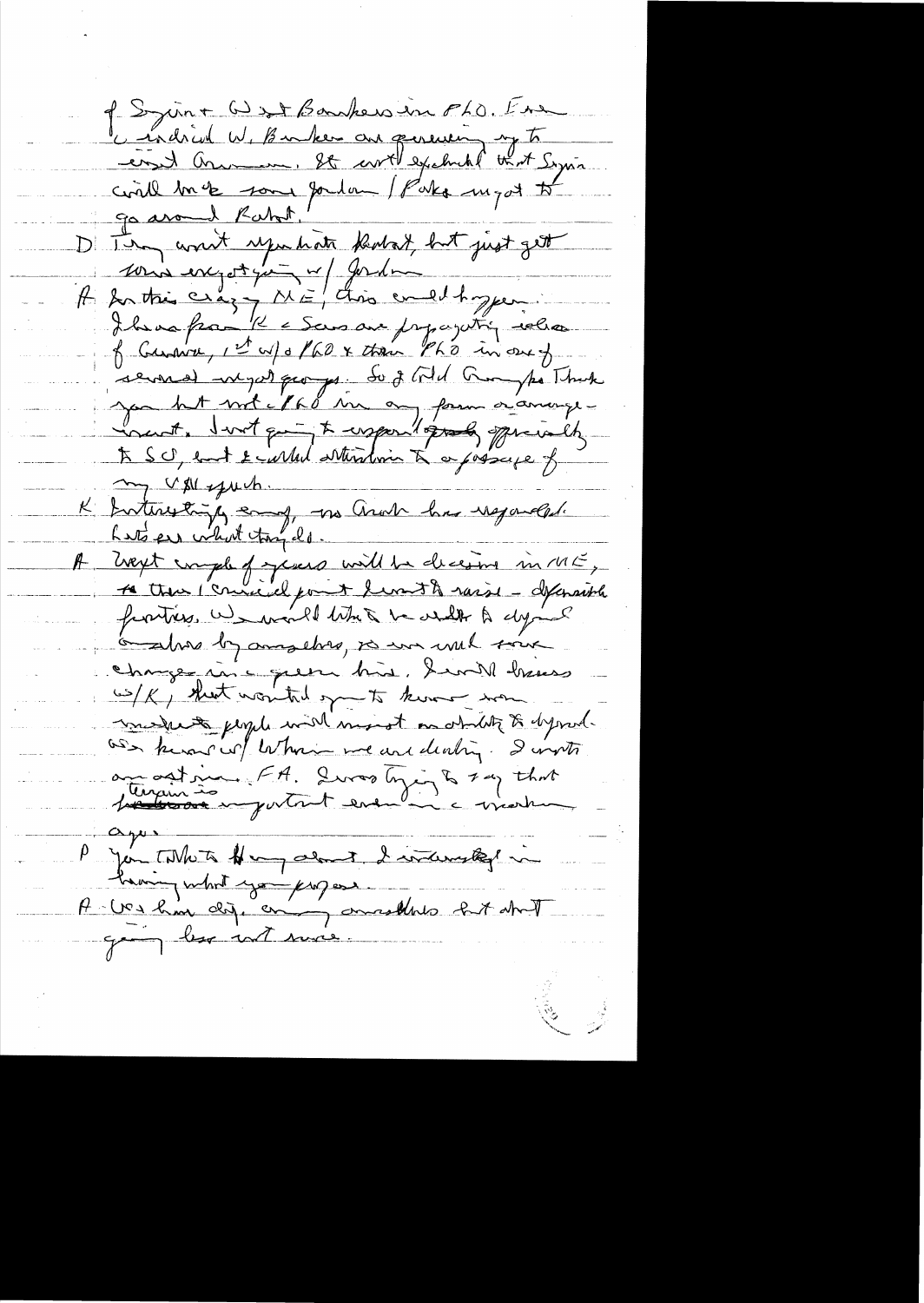P a try the A W/you pourrir use un partyrs /a I hype a brinnering will be wright to proced expeditionly. I know you bundyet is born for dottel. I would hope that you could tell you peger with reduce a halpt well 1.5 mil + 250 erriaid. 8 sevel till my PM you unsulting funnely elle of quanting this much only it will la Fase ratio de l'année deux melles. P Ge wat really in that ege yet - showent The entire one dy budgets a and budget. Jon kom my record + celld com In run à viente la base uncon I had won't mushed you but have di ing best. A dre other thing we have present pour years, w/ Freener free as well. It a small point for your A hand deal as had at hig for us. That no aldthe landing nights. It would be up. halfford to get them in lemon heard une have fautily - a anugury - gotten Those in hexico Cety, That having unange in how, out is done subvesty change me relationship. Hammer 1 point de St Monnier?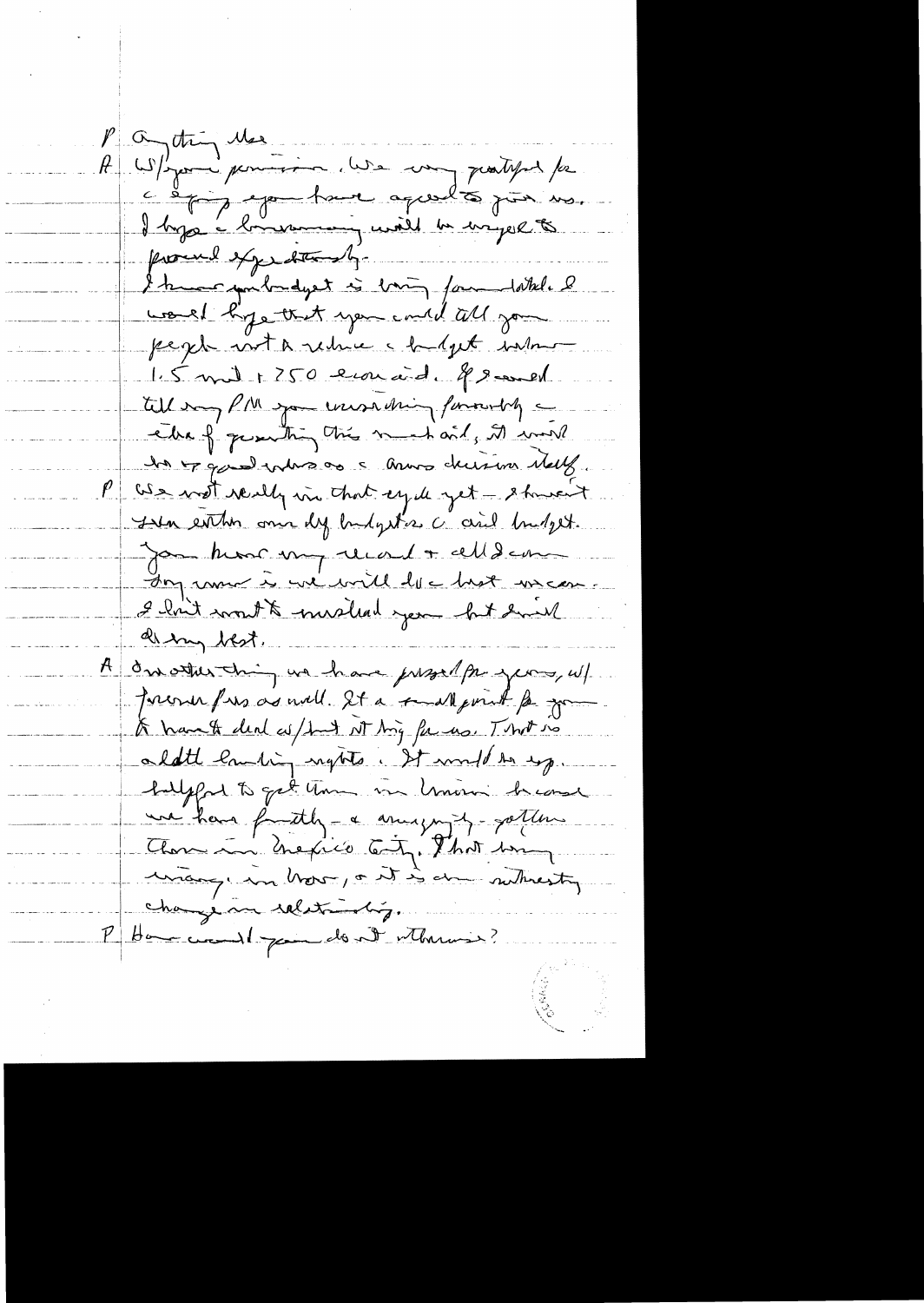A Thun United St world be logic. Ing. K Jan call may. M Becohla A On Shame et Shaikh c That, immediately, was every helpful fact witcher. P Surpats on that open. It was great was TU stay fainty accorate  $D$  of was. A Kepe cuille vousi de favoratif à lanting  $-$ ingl $\frac{1}{2}$ P At hasn't cross to the hut I will take to Karat it. A Monge net ineur Unie Pira. those P 2 mas von inguesel un time. It is te <u>ے لگ</u>ے ۔  $H$  We doing family well inf A. Thou is an ingenoment aber in Misce. Opter Ongole thought seared, a thought desay .... C'Onorail produces fulling those feept Tryestons -"Beauvisen of dif. of negotiating us/ aparison + public vo puisse sitterans). R Butern The they intracted thoughts & don't haptime provide, they are crain tomand you (I) and tomand a settlement of